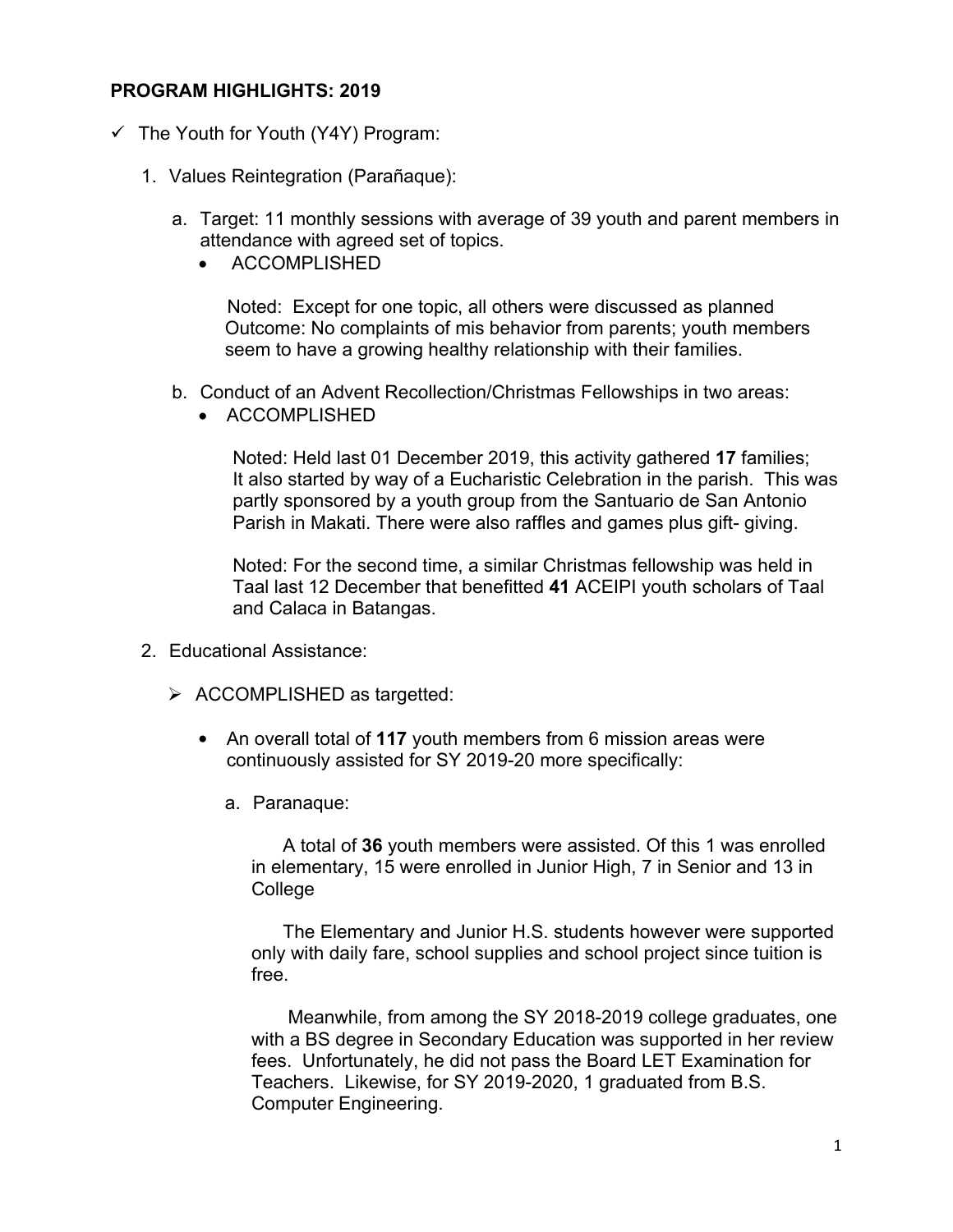- b. Tinglayan, Mt. Province: A total of **3** senior high and **2** college students were given assistance
- c. Calaca, Batangas: A total of **10** Senior high and **9** college students benefitted
- d. Taal, Batangas : A total of **30** youth –29 in Senior High and 1 in College - were provided assistance.
- e. OLPH Children's Home, Batangas: The **13** Elementary and **4** Junior high students were not given their corresponding school supplies because there were many donations received for this school year according to social worker in-charge.

Note: Hopefully, the school supplies will be distributed this coming SY 2020-2021.

f. Cagayan de Oro: A total of **4** Junior high and **6** Senior high school students benefitted. However, the initially targeted 6 in Senior high school were replaced by a new set of students due to some problems.

NOTES:

- The Actual Total number of Y4Y beneficiaries did not increase as planned.
- $\triangleright$  The Reorientation session and renewal of MOA was held with complete attendance of target beneficiaries with their parents.
- $\triangleright$  There were youth members who were provided with the regular program benefit package i.e. an allowance for tuition and school uniform, actual daily fares, school supplies and an allowance for projects; in some areas however there were those who were extended support for tuition and school uniforms only, as planned.
- 3. Competency Development:
	- $\triangleright$  The Summer Youth Empowerment Program (YEP) PARTIALLY ACCOMPLISHED

Instead of the ACE Actors Theatre Program, a one whole day session only –titled Entrepreneurial Mindset- was conducted. A total of 31 out of 35 youth member-beneficiaries (Junior, Senior & College students) participated.

 $\triangleright$  The Annual Leadership Training sponsored by the JCI Manila thru its "Gabay" Aral" Program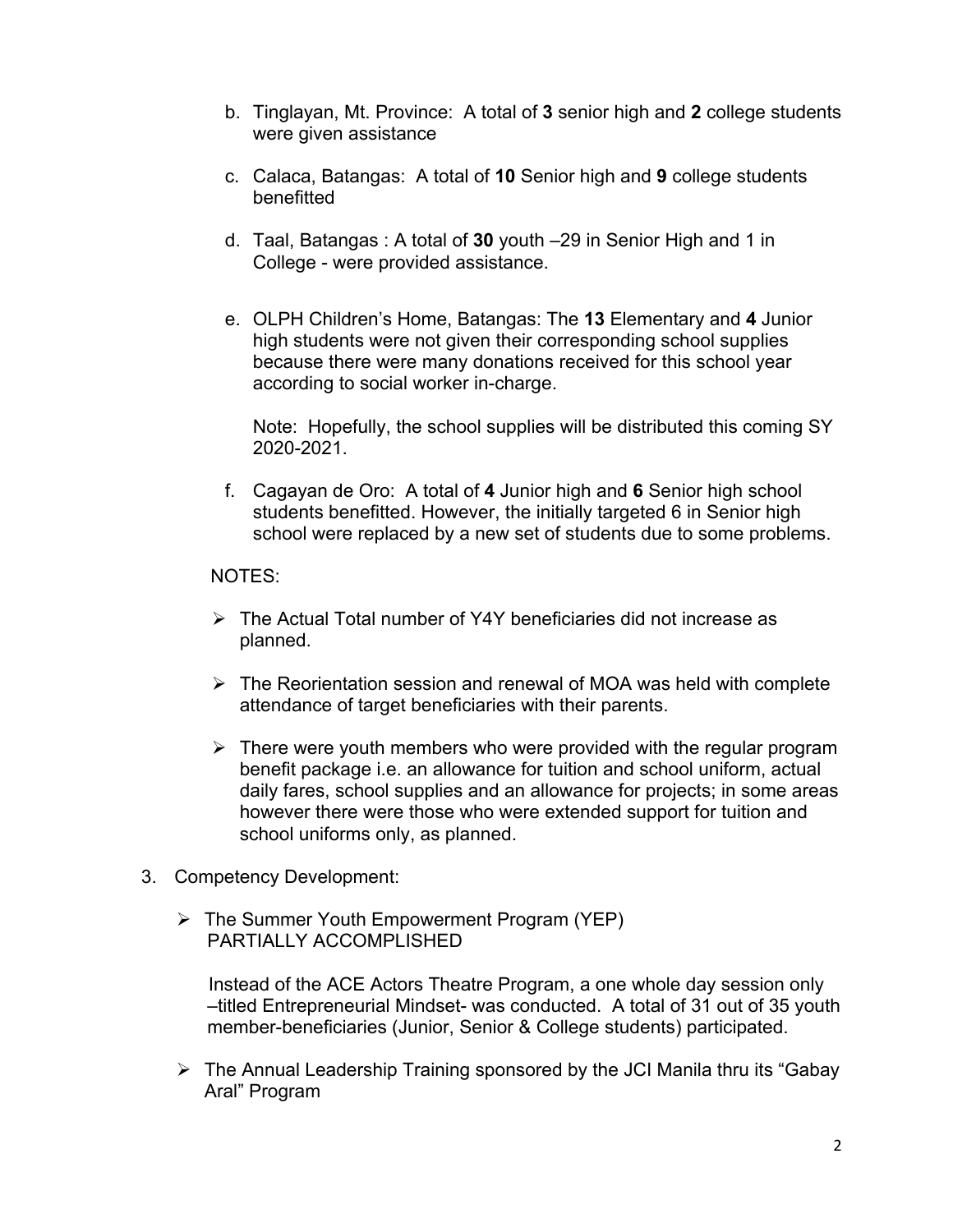ACCOMPLISHED AS TARGETTED:

• Instead of the usual two days, three sessions with the theme "Pangarap" Ko, Kaya Ko" were held May 11, 18 and  $25<sup>th</sup>$ . .

 The sessions were combination of indoor and outdoor activities- primarily lectures and group workshops. An average of 32 youth participated.

- One half –day was spent in a dental mission that benefitted 75 people both Y4Y and non Y4Y members.
- The sessions were focused on enhancing the "self"-confidence boosting, public speaking and knowledge on handling finances.
- 4. Community Action and Volunteerism:
	- Target: Active participation of Y4Y members' participation in parish-based activities.

PARTIALLY ACCOMPLISHED

- Only 52% or 26 out of 54 youth and parent-members Noted: The number has not increased primarily due to conflicting schedules of school activities vis a vis those of the parish.
- $\checkmark$  ACCOMPLISHED: Outreach missions were again conducted. These annual visits and gift giving (cash and in-kind donations) catered to the following special groups:
	- $\triangleright$  Center-based persons with disability in Alphonso, Cavite: 11 cerebral palsy patients benefitted. Two visits were conducted during the year.
	- Abandoned children housed at the Our Lady of Perpetual Help Center in Labac, Taal, Batangas; Aside from the regular school supplies, 17 youth and children were also treated to lunch and Christmas gifts.
	- $\triangleright$  One-day-care for :
		- a.) Children in 5 target poor communities in Paranaque: About 58 kids were treated to parlor games and gifts courtesy of our Y4Y working students and graduates
		- b.) Elderly within Paranaque also 5 selected ones were provided with special gift packages.
- $\checkmark$  NOT ACCOMPLISHED:
	- Camp Sampaguita, National Bilibid Prison, Muntinlupa for 60 elderly, indigent and visitorless prisoners due to security problem.
	- $\triangleright$  Sto. Rosario Nursery in Tala, Kalookan City for about 130 children due to health reason of donor.